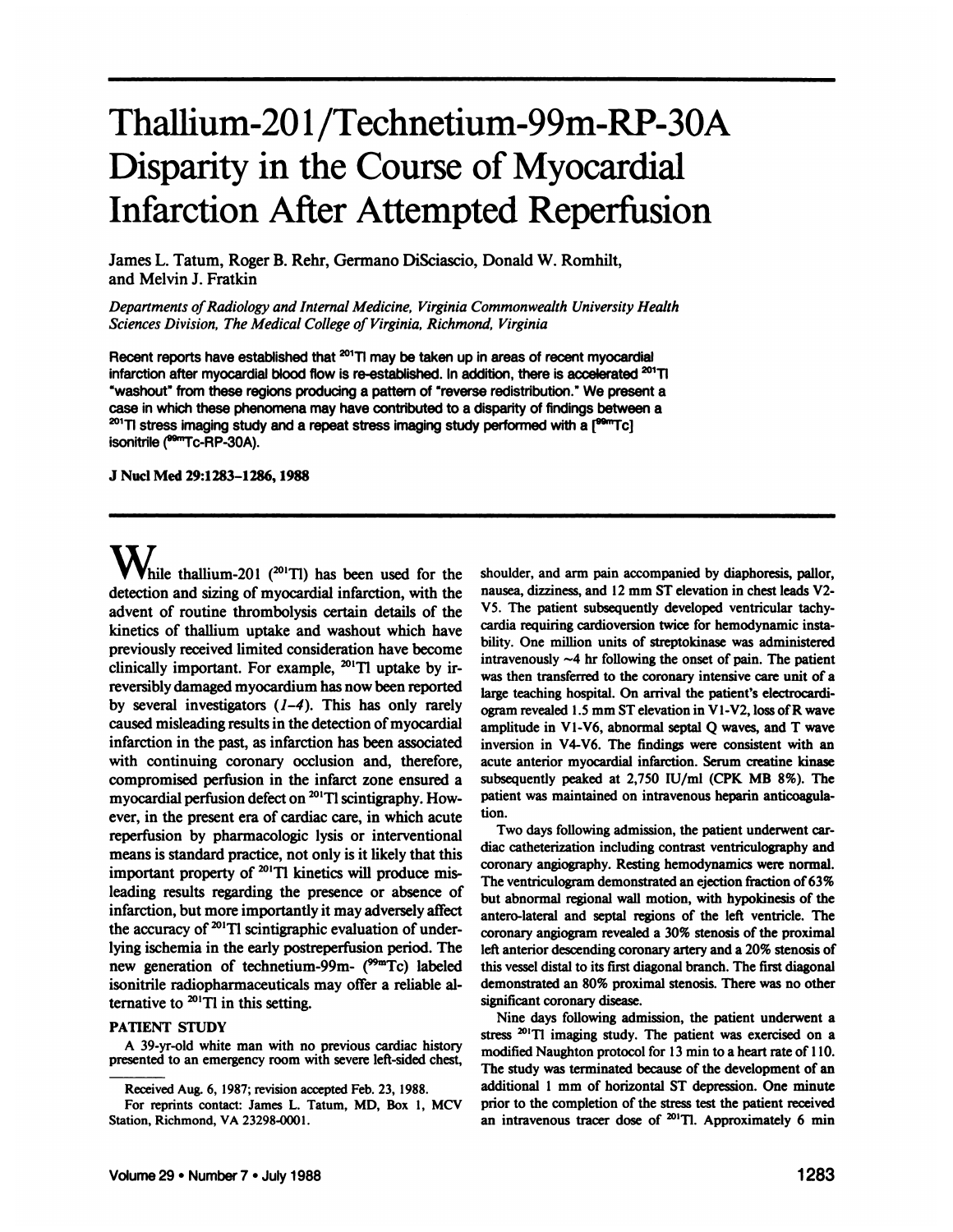following the completion of the stress routine a single photon emission computerized tomography (SPECT)<sup>201</sup>Tl acquisition of the heart was initiated. This acquisition consisted of 64 angles through 180°(LPO to RAO) and was completed within 22 min. Short axis and horizontal long axis reconstructions obtained from the firstimage set (Fig. 1) demonstrated a small perfusion defect in the proximal anterior wall region as con firmed by quantitative radial profile analysis. However, the redistribution reconstruction images obtained 4 hr following the initial injection of  $20^1$ Tl demonstrated extensive high grade defects in the anterior wall and septum. This distribution of defects coincided with the wall motion abnormality noted on contrast ventriculography. There was accelerated washout, both absolutely and relatively, in the antero-septal region compared with regions known to be free of disease.

On the following day, the patient underwent a repeat stress test in conjunction with a  $^{99m}$ Tc isonitrile ( $^{99m}$ Tc-RP-30A) (DuPont Company, No. Billerica, MA) imaging study. This study was performed in accordance with an experimental protocol approved by the Institutional Committee on the Conduct of Human Research, and written informed consent was obtained from the patient. The patient duplicated the exercise protocol of the previous day, exercising for 13 min to a heart rate of 110. The patient again had a "positive" ECG exercise test with 2 mm of additional ST depression. Oneminute prior to the completion of this exercise study the patient received 22 mCi of <sup>99m</sup>Tc-RP-30A. One hour following the administration of radiotracer a SPECT acquisition of the heart was obtained. The imaging protocol was the same as that for the  $201$ T1 study except for the necessary change in energy settings. Short axis and long axis reconstructions re vealed significant perfusion defects in the antero-septal regions which corresponded in location and extent to the defects noted on the  $^{201}$ T1 redistribution study (Fig. 2).

The following day the patient received a second intravenous injection of 22 mCi of <sup>99m</sup>Tc-RP-30A at rest and was imaged one hour later on the same SPECT system. Short axis and long axis reconstructions from this resting RP-30A acquisition (Fig. 2) revealed a persistent proximal anterior wall defect; however, there was significant improvement in the septal uptake of tracer. The findings on this study, in conjunction with the stress test, were interpreted as being consistent with the presence of a mixture of scar and reversibly ischemie tissue.

# **DISCUSSION**

Although  $^{201}$ Tl has been frequently described as a potassium  $(K^+)$  analog, there are important differences in the dynamics of distribution of  $201$ Tl as compared with  $K^+$  (5). This raises questions as to the validity of assumptions regarding thallium distribution under con ditions of anoxia and ischemia which are based on the behavior of  $K^+$  and the Na<sup>+</sup>/ $K^+$  ATPase pump under the same conditions.

This dissociation of <sup>201</sup>Tl behavior from that of  $K^+$ has not adversely affected the clinical utilization of <sup>201</sup>Tl scintigraphy for the evaluation of coronary artery dis ease. The successful utilization of <sup>201</sup>T1 imaging (6-9) has rather been founded on its ability to accurately map regional myocardial blood flow  $(10-13)$ .

However, there are potential clinical difficulties caused by the fundamental flow dependence of  $^{201}$ Tl distribution (i.e., its relative independence of myocar dial viability) as emphasized by Melin et al.  $(1)$ , who concluded that  $201$ T1 may be an unreliable marker of cell injury. In addition, to further complicate the inter pretation of  $^{201}$ T1 images, there have been several reports, including both in vivo and in vitro studies, which describe accelerated <sup>201</sup>T1 efflux from infarcted myocardium (2,3,14,15).

While in previous clinical applications this has not been a major problem because regional myocardial perfusion is usually significantly depressed in the pres ence of acute myocardial infarction, this frequently will not be the case with the widespread clinical use of thrombolysis for acute myocardial infarction. The first clinical study to address this problem was reported by Weiss et al. (16). These investigators demonstrated a pattern of "reverse redistribution" in 75% of the pa-



FIGURE 1<br>Long axis (left) and corresponding short axis (right) tomographic images of the heart immediately following stress (top) and on redistribution (bottom) delayed 4 hr following injection of <sup>201</sup>Tl. Stress images demonstrate a small anterior wall perfusion defect seen on the most proximal (basilar) short axis slice. Redistribution images demonstrate an extensive<br>region of "reverse redistribution" involving the entire antero-septal region.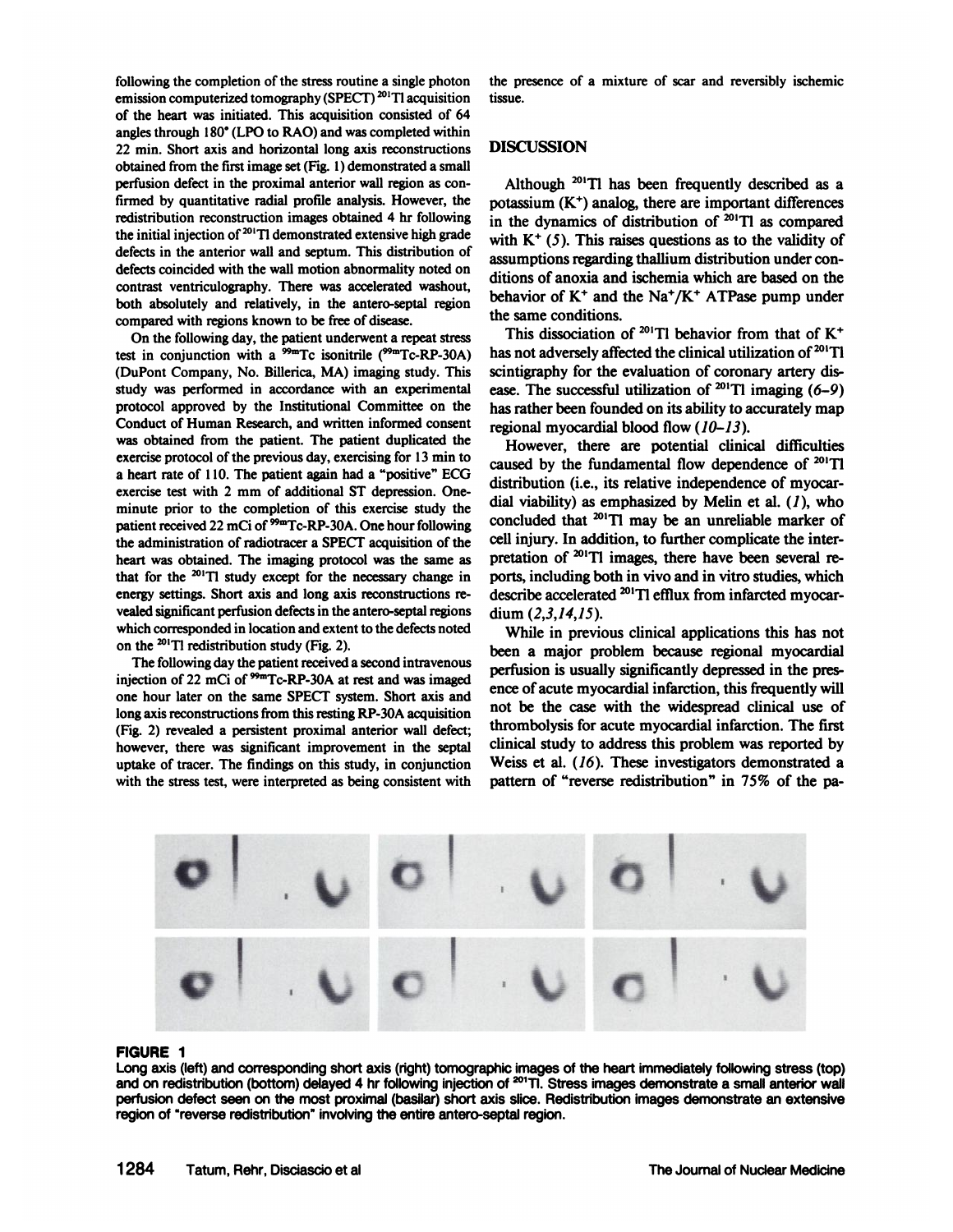

**FIGURE 2**

Long axis (left) and corresponding short axis (right) tomographic images of the heart obtained following <sup>99m</sup>Tc-RP-30A administration at stress (top) and rest images obtained following <sup>99m</sup>Tc-RP-30A injection at rest (bottom). Stress images demonstrate an extensive antero-septal perfusion defect. Rest images continue to demonstrate a small proximal anterior wall defect however there is significant improvement in the antero-septal region.

tients undergoing  $^{201}$ Tl imaging within 10 days of thrombolytic therapy for acute myocardial infarction.

and washout in the reperfused zone was that of initially normal uptake with accelerated washout (i.e., "reverse redistribution") as described by Weiss et al. in patients with successful reperfusion therapy of acute myocardial infarction. The area of decreased activity on the  $^{201}$ Tl redistribution imaging study was comparable in loca tion and extent to the region of wall motion abnormal ity noted at contrast ventriculography.

Our patient was referred for the assessment of possi ble postinfarction ischemia and for evaluation of the extent of myocardium in jeopardy. The  $^{201}$ T1 scintigraphic results did not provide classical evidence of ischemia (i.e., a region with a reversible perfusion defect or prolonged washout). The ECG portion of the stress test, however, was "positive" by standard electrocardiographic criteria. In contrast, the results of the stress/ rest imaging study utilizing technetium(I)-99m hexakis 2-methoxy 2-methylpropyl isonitrile (RP-30A) indi cated the presence of an area of infarction (defect seen on both the resting and exercise images) as well as an area of ischemia (defect only seen on exercise images).<br>Unlike <sup>201</sup>Tl, <sup>99m</sup>Tc-RP-30A does not redistribute, and the distribution of  $99m$ Tc-RP-30A on a delayed study correlates with the distribution of simultaneously ad ministered microspheres. Although this lack of redistri bution is important, the reported differences in the uptake of  $\frac{99m}{T}$ C-RP-30A as compared to  $\frac{201}{T}$  may be paramount. While <sup>99m</sup>Tc-RP-30 has been shown to depict regional blood flow (and thus initial thallium distribution) in normal control animals, the metabolic handling of this cationic complex differs from that of  $^{201}$ Tl (17). Although the kinetics of RP-30A have not been fully investigated, it is known that while RP-30A distributes in relation to regional myocardial blood flow, extraction may be altered by hypoxia or ischemia. Mousa et al. (18) demonstrated significant depression

In the case reported here, the pattern of <sup>201</sup>T1 uptake  $20^{1}$ T1 did not reveal similar alterations in uptake. of 99nTc-RP-30 uptake in regions of infarction but normal blood flow, while concurrent experiments with

> Thus,  $^{201}$ Tl stress/redistribution imaging possess a "blind spot" to ischemia in areas of overlapping or mixed necrotic, ischemie or normal myocardium be cause of offsetting differences in  $^{201}$ T1 uptake and washout. Technetium-99m-RP-30A may provide advan tages relative to  $^{201}$ T1 in the evaluation of reperfused myocardium. In general terms, this case suggests that using a tracer whose initial uptake reflects primarily blood flow to assess the potential for ischemia in an area of reperfused infarction may be problematic in this era of aggressive thrombolytic therapy.

## **REFERENCES**

- 1. Melin JA, Becker LC, Bulkley BH. Differences in thallium-201 uptake in reperfused and nonreperfused myocardial infarction. Circ Res 1983; 53:414-419.
- 2. Okada RD. Kinetics of thallium-201 in reperfused canine myocardium after coronary artery occlusion. *JACC 1984; 3:1245-1251.*
- 3. Krivokapich J, Watanabe CR, Shine KI. Effects of anoxia and ischemia on thallium exchange in rabbit myocardium. Am J Physiol 1985; 249 (Heart Circ *Physiol 18):H620-H628.*
- 4. Sochor H, Schwaiger M, Schelbert HR, et al. Relationship between Tl-201, Tc-99m(Sn) pyrophosphate and F-18 2-deoxyglucose uptake in ischemically injured dog myocardium. Am Heart J 1987; 114:1066-1077.
- 5. Krivokapich J, Shine KI. Effects of hyperkalemia and glycoside on thallium exchange in rabbit ventricle. Am *J Physiol 1981; 240 (Heart Circ Physiol 9):H612-* H610.
- 6. Bailey IK, Griffith LS, Rouleau J, Strauss HW, Pitt B. Thallium-201 myocardial perfusion imaging at rest and during exercise: comparative sensitivity to electrocardiography in coronary artery disease. Circulation 1977; 55:79-87.
- 7. McLaughlin PR, Martin RP, Doherty P, et al. Reproducibility of thallium-201 myocardial imaging. Cir *culation 1977; 55:497-503.*